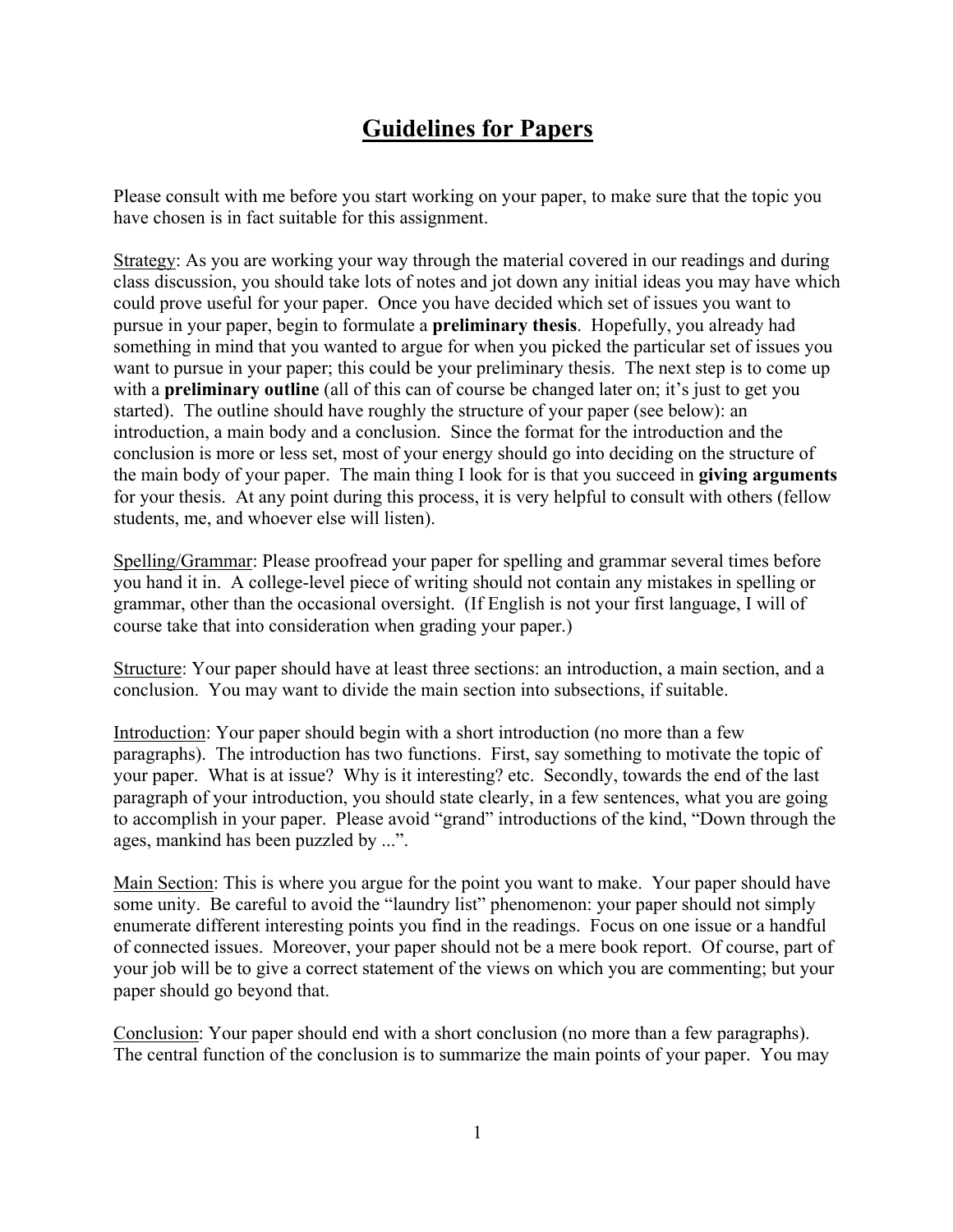want to point out interesting implications of the view you were defending or important related questions you had to leave untouched.

Titles: Titles of books are underlined or italicized (e.g., Homer's Odyssey or *Iliad*); titles of articles are placed in quotation marks (e.g., G.E. Moore's "Proof of an External World"). Titles of chapters within books also appear in quotation marks. If you are dealing with a title but are not sure whether it's a chapter, an article or a book, either put it in quotation marks or underline or italicize it; but you need to do something to indicate it is a title.

Quotations: While your paper should reveal intimate acquaintance with the readings assigned for the course, you should not devote a lot of space to direct quotations. If you feel that you absolutely need to quote a passage, then make it clear that you are doing so by indenting and single-spacing the passage (for longer quotes). If you are only quoting a few words, simply put them in quotation marks. Please make sure to give the reference (either in a footnote or in parentheses at the end of the quotation).

Charity: Being charitable means that you do not ascribe views to somebody, unless they have *some* measure of plausibility. Treat your target as an intelligent, rational being, who would not assert anything that is obviously false or ridiculous. Being charitable will make your arguments much more interesting.

Clarity: Lay out your arguments slowly, carefully, and systematically. Your paper should go through a few versions before you hand it in. The final product should be clean and easily intelligible. Understanding your paper should not require your audience to be able to read your mind.

Relevance: Given the complexity of the issues involved, make sure that you only mention what is immediately relevant to your point.

Economy: Use your space wisely. Try not to be repetitive. Express your point as concisely as possible. "Economy" often goes along with "Relevance": you might not use your space wisely, because you put down things that are irrelevant. Alternatively, you might say something that is relevant but say it in a particularly long-winded sort of way.

Text: Please look at the readings on which you are commenting very carefully. It is impossible to do well on this assignment, unless you have spent a good deal of time on your readings and the material covered during class.

Methodology: Make sure your strategy is convincing, not just to yourself but to other rational beings as well.

Depth: Delve into the topic as deeply as you possibly can. Try to go beyond the first thing that comes to mind when you start working on this paper. Your goal should be to come up with something interesting and creative.